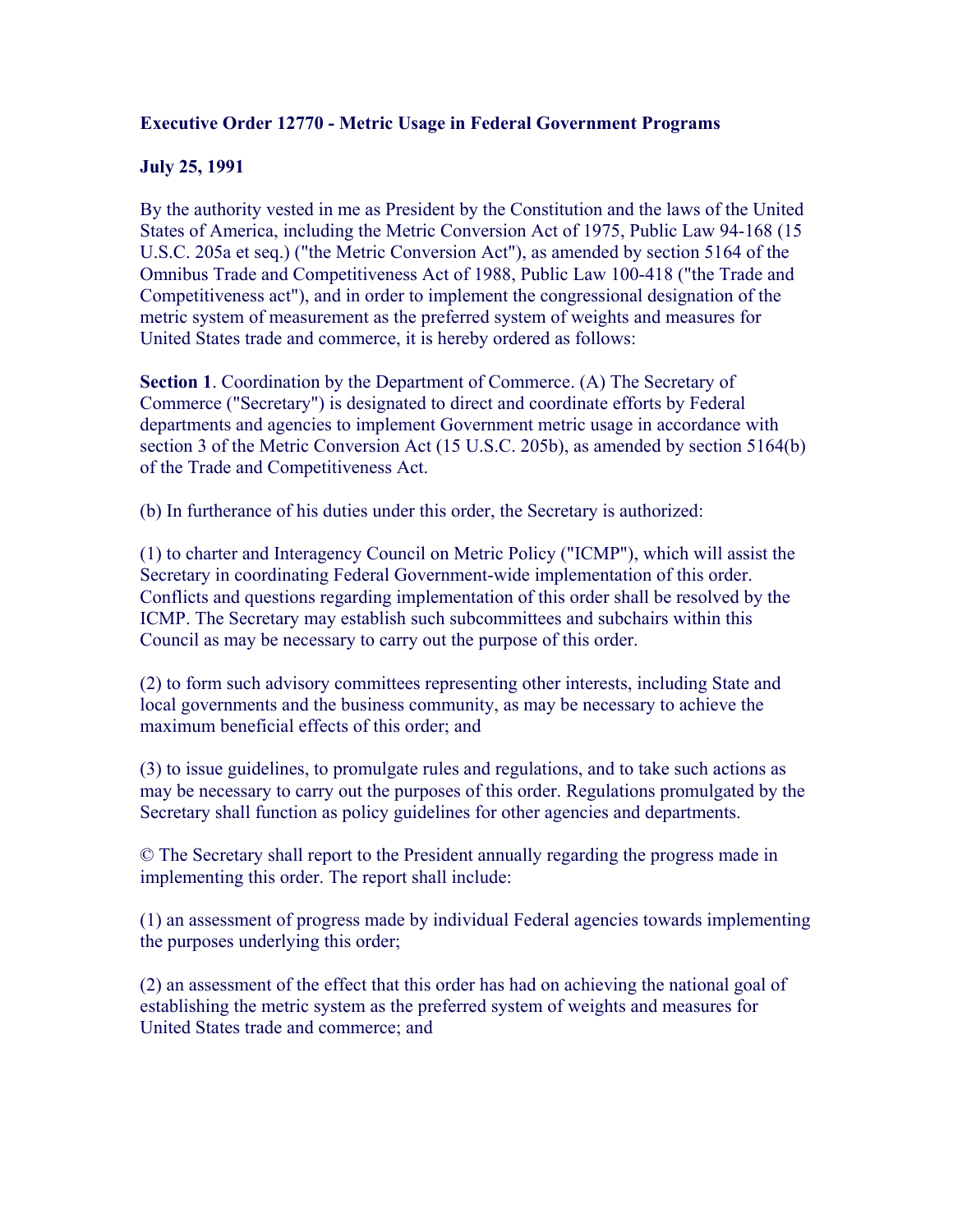(3) on October 1, 1992, any recommendations which the Secretary may have for additional measures, including proposed legislation, needed to achieve the full economic benefits of metric usage.

**Sec.2**. Department and Agency Responsibilities. All executive branch departments and agencies of the United States Government are directed to take all appropriate measures within their authority to carry out the provisions of this order. Consistent with this mission, the head of each executive department and agency shall:

(a) use, to the extent economically feasible by September 30 1992, or by such other date or dates established by the department or agency in consultation with the Secretary of Commerce, the metric system of measurement in Federal Government procurement, grants, and other business-related activities. Other business-related activities include all use of measurement units in agency programs and functions related to trade, industry, and commerce.

(1) Metric usage shall not be required to the extent that such use is impractical or is likely to cause significant inefficiencies or loss of markets to United States firms.

(2) Heads of departments and agencies shall establish and effective process for a policylevel and program-level review of proposed exceptions to metric usage. Appropriate information about exceptions granted shall be included in the agency annual report along with recommendations for actions to enable future metric usage.

(b) seeks out ways to increase understanding of the metric system of measurement through educational information and guidance and in Government publications. The transition to use of metric units in Government publications should be made as publications are revised on normal schedules or new publications are developed, or as metric publications are required in support of metric usage pursuant to paragraph (a) of this section.

© seek the appropriate aid, assistance, and the cooperation of other affected parties, including other Federal, State, and local agencies and the private sector, in implementing this order. Appropriate use shall be made of governmental, trade, professional, and private section metric coordinating groups to secure the maximum benefits of this order through proper communications among affected sectors.

(d) formulate metric transition plans for the department or agency which shall incorporate the requirements of the Metric Conversion Act and this order, and which shall be approved by the department or agency head and be in effect by November 30, 1991. Copies of plans shall be forwarded to the Secretary of Commerce. Such metric transition plans shall specify, among other things:

(1) the total scope of the metric transition task for that department or agency, including firm dates for all metric accomplishment milestones for the current and subsequent fiscal year;